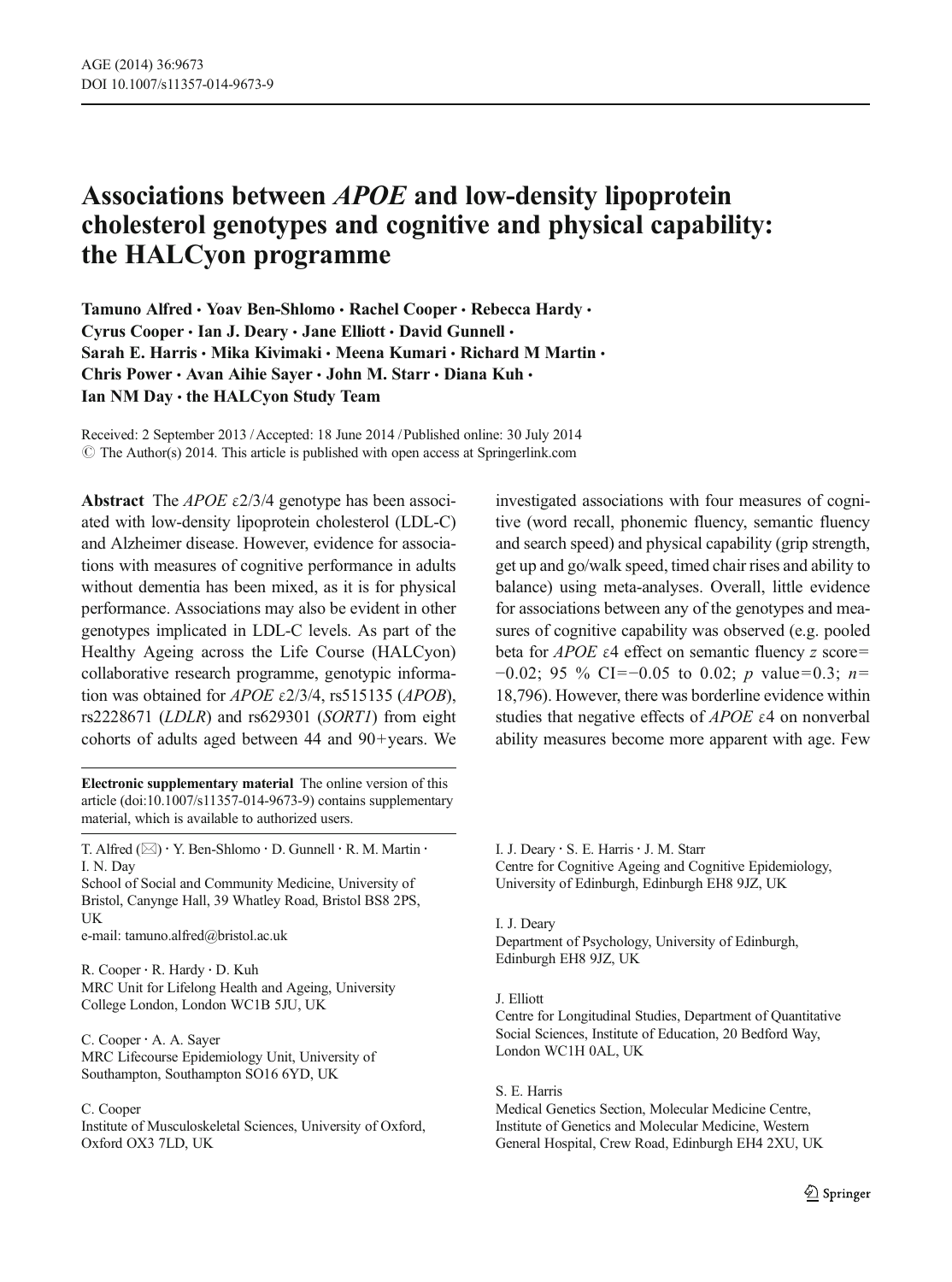genotypic associations were observed with physical capability measures. The findings from our large investigation of middle-aged to older adults in the general population suggest that effects of APOE on cognitive capability are at most modest and are domain- and agespecific, while *APOE* has little influence on physical capability. In addition, other LDL-C-related genotypes have little impact on these traits.

Keywords Ageing . Apolipoprotein E . Cognition . Single nucleotide polymorphism

## Introduction

Higher levels of low-density lipoprotein cholesterol (LDL-C) have been associated with a number of agerelated conditions, including increased risk of coronary heart disease (Wilson et al. [1998](#page-11-0)). Although modification by diet (Kelley et al. [2012](#page-10-0)) and pharmacological interventions (Law et al. [2003](#page-10-0)) is possible, LDL-C is partly heritable (Matteini et al. [2010\)](#page-10-0), with several identified genetic variants contributing to its interindividual variability. Among these, the  $\varepsilon$ 2,  $\varepsilon$ 3 and  $\varepsilon$ 4 alleles of the APOE gene are probably the most widely studied. Encoding apolipoprotein E and playing a key role in lipid metabolism (Mahley and Rall [2000\)](#page-10-0), several studies have observed that carriers of the APOE  $\epsilon$ 2 and  $\epsilon$ 4 alleles display lower and higher, respectively, levels of LDL-C compared with the most common  $\epsilon 3/\epsilon 3$  genotype (Bennet et al. [2007](#page-9-0)). In addition, it has been long

R. M. Martin : I. N. Day

MRC Centre for Causal Analyses in Translational Epidemiology, University of Bristol, Bristol BS8 2BN, UK

C. Power

Centre for Paediatric Epidemiology and Biostatistics, UCL Institute of Child Health, 30 Guilford Street, London WC1N 1EH, UK

#### A. A. Sayer

Academic Geriatric Medicine, Southampton General Hospital, University of Southampton, Southampton SO16 6YD, UK

### J. M. Starr

Alzheimer Scotland Dementia Research Centre, University of Edinburgh, 7 George Square, Edinburgh EH8 9JZ, UK

established that carriers of the ε2 alleles are at lower risk, and those with the ε4 alleles are at higher risk of Alzheimer disease (Bertram et al. [2007\)](#page-9-0). Among cognitively healthy individuals, there is also evidence from many, though not all studies, that carriers of the ε4 allele perform worse in some cognitive tests and that these effects may be more pronounced in older populations (Caselli et al. [2009](#page-9-0); Wisdom et al. [2011;](#page-11-0) Davies et al. [2014](#page-9-0)). For instance, there is little evidence to support the influence of the APOE genotype on cognitive measures in children and young people (Taylor et al. [2011](#page-11-0); Ihle et al. [2012](#page-10-0)), though there is some mixed evidence for its influence in middle-aged (Zhao et al. [2005;](#page-11-0) Bunce et al. [2011](#page-9-0)) and older (Deary et al. [2004a](#page-9-0)) adults. In addition, there is some evidence from longitudinal studies that  $\varepsilon$ 4 carriers experience greater cognitive decline in mid- (Blair et al. [2005\)](#page-9-0) and later (Schiepers et al. [2012](#page-10-0)) life. APOE may also have a role in ageing phenotypes more generally, with other associations including triglycerides, apolipoproteins, C-reactive protein (Khan et al. [2013](#page-10-0)), type 2 diabetes (Anthopoulos et al. [2010\)](#page-9-0), longevity (McKay et al. [2011](#page-10-0); Nebel et al. [2011](#page-10-0)) and Parkinson disease ([Lill and Roehr\)](#page-10-0).

Given that the observed associations between cognitive and physical performance measures (Deary et al. [2006](#page-9-0); Clouston et al. [2013\)](#page-9-0) may be a result of genetic influences on shared age-related pathways simultaneously leading to the impairment of both (Johnson et al. [2009\)](#page-10-0), it has been hypothesised that the pleiotropic APOE genotype may also affect physical performance. However, to date, investigations into associations between APOE and physical performance have also been inconsistent, with the ε4 allele reported to be associated with slower gait speeds (Melzer et al. [2005\)](#page-10-0), but not with fitness (Deary et al. [2006\)](#page-9-0), frailty (Rockwood et al. [2008](#page-10-0)), or grip strength (Vasunilashorn et al. [2013\)](#page-11-0) and mixed findings for disability (Hyman et al. [1996;](#page-9-0) Kulminski et al. [2008](#page-10-0)) and chair stands speed (Melzer et al. [2005](#page-10-0); Vasunilashorn et al. [2013](#page-11-0)) in middle-aged and older adults.

Therefore, further investigations into associations between APOE and cognitive and physical performance measures are required. It is also of interest to examine whether any such effects are related to an effect on LDL-C. Given the conflicting evidence for associations between levels of LDL-C and cognitive (Yaffe et al. [2002;](#page-11-0) Packard et al. [2007\)](#page-10-0) and physical performance measures (Walston et al. [2002](#page-11-0); Blain et al. [2012\)](#page-9-0), investigations of other LDL-C-related genotypes may help to elucidate

M. Kivimaki : M. Kumari

Department of Epidemiology and Public Health, University College London, London WC1E 6BT, UK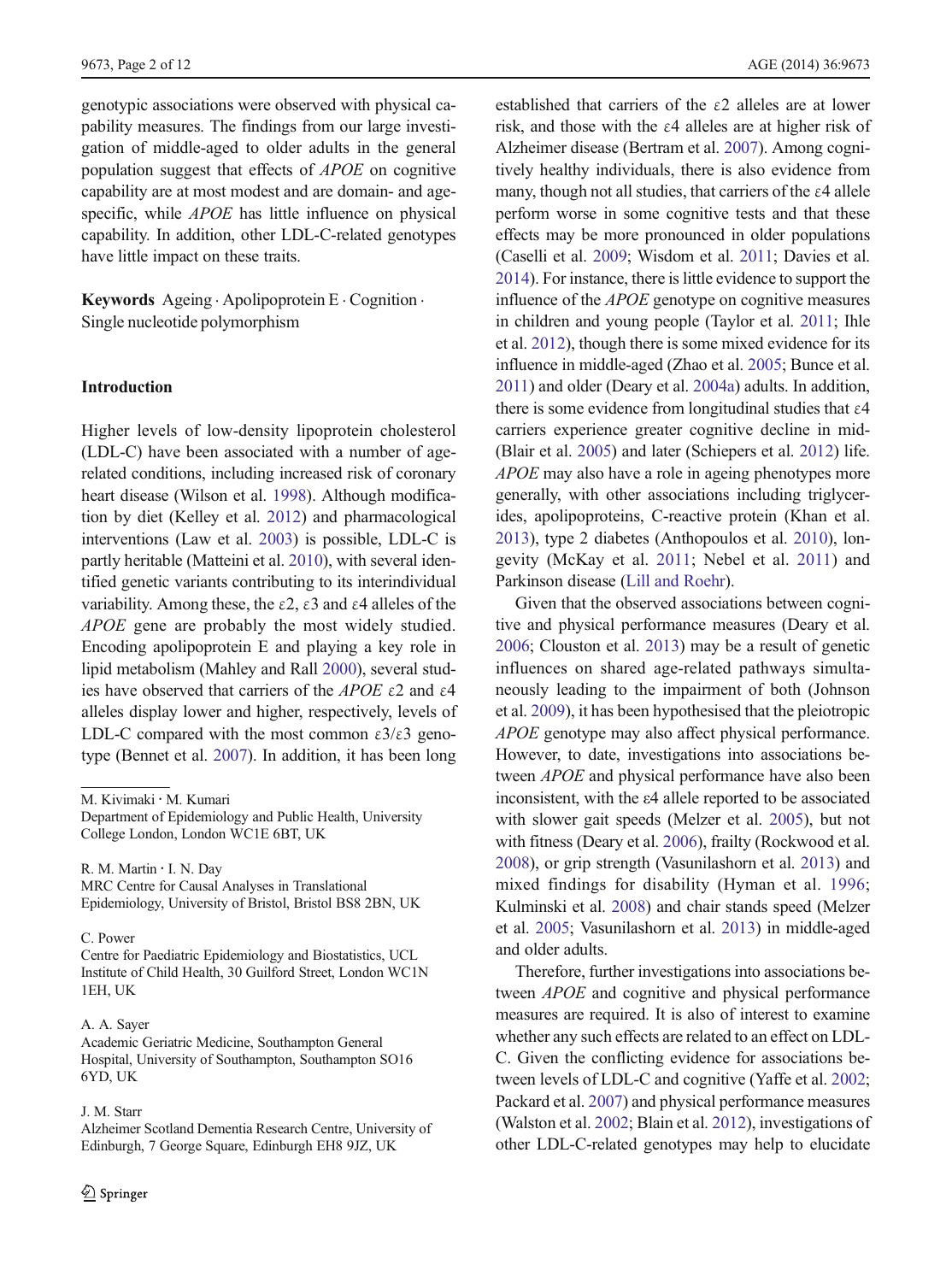whether or not any effects are unique to *APOE*. Therefore, we analysed data from 23,916 participants aged between 44 and 90+ from eight UK cohorts as part of the HALCyon research programme (Healthy Ageing across the Life Course; [www.halcyon.ac.uk\)](http://www.halcyon.ac.uk/) to investigate associations between the APOE genotype and objective measures of physical and cognitive capability, the capacity to undertake the physical and mental tasks of daily living. We also explored whether any effects are also demonstrated for other genotypes robustly associated with LDL-C (rs515135 (APOB), rs2228671 (LDLR) and rs629301 (SORT1)) in genome-wide association studies (Aulchenko et al. [2009](#page-9-0); Teslovich et al. [2010\)](#page-11-0) (GWAS).

# **Methods**

## Study populations

Participants from eight UK cohorts of the HALCyon programme were included in this report. The National Child Development Study (NCDS) has followed up all individuals born in England, Scotland and Wales during 1 week in March 1958. In 2002–2004, a Biomedical Survey was conducted during home visits by a research nurse. Following informed consent, DNA was extracted from 8,017 participants aged 44–45 years; the sample with immortalised cell line culture  $(n=7,526)$  is used here. In 2008-2009, an eighth sweep was carried out during which cognitive performance tests were conducted (Brown and Dodgeon [2010\)](#page-9-0). Further details of the study are available elsewhere (Power and Elliott [2006\)](#page-10-0).

The Medical Research Council National Survey of Health and Development (NSHD) comprises participants sampled from all births in a week in March 1946 and followed up since. In 1999, at age 53 years, men and women were visited by a research nurse and DNA was extracted from 2,756 members of the cohort. Details of the data collected and the several phases of the study are available on the cohort's website ([www.nshd.mrc.ac.uk\)](http://www.nshd.mrc.ac.uk) and elsewhere (Wadsworth et al. [2006\)](#page-11-0).

The Whitehall II study targeted all civil servants aged between 35 and 55 years working in London in 1985– 1988. In 2002–2004 (phase 7), the genetics study was established and DNA was extracted from 6,156 participants. Details of the study design and data collected have been described elsewhere (Marmot and Brunner [2005\)](#page-10-0).

The Caerphilly Prospective Study (CaPS) recruited 2,512 men aged between 45 and 59 years in 1979–1983 from the town of Caerphilly, South Wales and its surrounding villages. Blood samples were collected at baseline and at each of the four follow-ups (phase II, 1984–1988; phase III, 1989– 1993; phase IV, 1993–1997 and phase V, 2002– 2004). Further details are available on the cohort's website ([http://www.bris.ac.uk/social-community](http://www.bris.ac.uk/social-community-medicine/projects/caerphilly)[medicine/projects/caerphilly\)](http://www.bris.ac.uk/social-community-medicine/projects/caerphilly).

The English Longitudinal Study of Ageing (ELSA) comprises men and women aged 50 years and over who originally participated in the Health Survey for England in 1998, 1999 or 2001. Fieldwork began in 2002–2003 (phase I) with two yearly follow-ups, and in 2004–2005 (phase II), blood samples were provided by 6,231 participants. Details of the cohort have been published elsewhere (Marmot et al. [2003](#page-10-0)).

The Hertfordshire Cohort Study (HCS) consists of 2,997 participants born 1931–1939 and registered with a general practitioner in East, North or West Hertfordshire who attended a clinic in 1994– 2004 (phase I). A second assessment took place in 2004–2005 for participants in East Hertfordshire (phase II). Further details of the study design, data collected and summaries of participant characteristics have been published (Syddall et al. [2005](#page-10-0)) and are available on its website [\(www.mrc.soton.ac.uk/](http://www.mrc.soton.ac.uk/herts) [herts](http://www.mrc.soton.ac.uk/herts)).

The Boyd Orr cohort is a historical cohort study based on children surveyed in 1937–1939 in English and Scottish districts. Participants were followed up for vital status via the NHS Medical Information Research Service (MIRS) since 1948, with questionnaire administration to survivors in 1997–1998 (phase II) and a research clinic visit in 2002–2003 (phase III), during which DNA was extracted from 728 adults, of which 397 of 405 who attended specific measurement research clinics had at least one physical capability measure and one relevant genotype called for this analysis. Details of the study design and the data collected have been described on its website [\(http://www.bris.ac.uk/social-community](http://www.bris.ac.uk/social-community-medicine/projects/boyd-orr)[medicine/projects/boyd-orr\)](http://www.bris.ac.uk/social-community-medicine/projects/boyd-orr) and elsewhere (Martin et al. [2005\)](#page-10-0).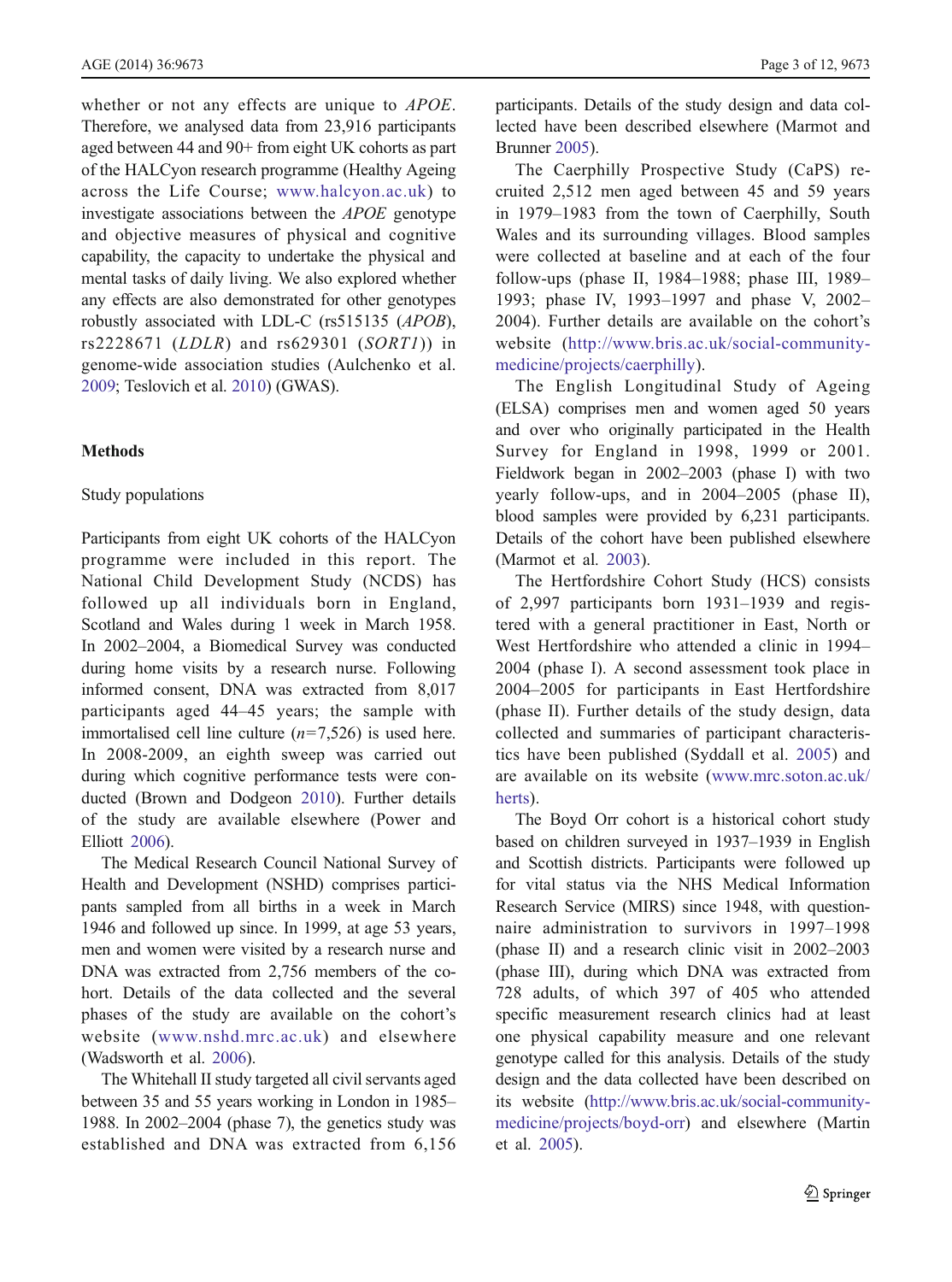The Lothian Birth Cohort 1921 (LBC1921) participants were all born in 1921 and most completed a cognitive ability assessment at age 11 years. In 1999–2001 (wave I), at approximately 79 years old, 550 participants living in and around Edinburgh, underwent a series of cognitive and physical tests. In 2003–2005 (wave II), 321 returned at 83 years old. Details of the recruitment into the study are available on its website ([www.](http://www.lothianbirthcohort.ed.ac.uk) [lothianbirthcohort.ed.ac.uk](http://www.lothianbirthcohort.ed.ac.uk)) and have been published previously (Deary et al. [2004b;](#page-9-0) Deary et al. [2012](#page-9-0)).

## Genotyping and quality control

Single nucleotide polymorphisms (SNPs) rs7412 and rs429358 form the *APOE* genotype (ε2/ε2, ε2/ε3, ε2/ ε4, ε3/ε3, ε3/ε4 and ε4/ε4; 19q13.32) and genotyping was carried out by KBioscience ([www.](http://www.lgcgenomics.com) [lgcgenomics.com\)](http://www.lgcgenomics.com) in Boyd Orr, CaPS, HCS, NCDS and NSHD. In ELSA, two TaqMan assays (rs429358 and rs7412, Assay-On-Demand, Applied Biosystems, Geneservice Ltd, Cambridge, UK) were used and run on a 7900HT analyzer (Applied Biosystems), and genotypes indicated by the Sequence Detection Software version 2.0 (Applied Biosystems). Details have been described previously in LBC1921 (Schiepers et al. [2012](#page-10-0)) and Whitehall II (Sabia et al. [2010](#page-10-0)). Genotyping for other SNPs (rs515135 (APOB, 2p24.1), rs2228671 (LDLR, 19p13.2) and rs629301 (SORT1, 1p13.3)) in ELSA, HCS, CaPS and Boyd Orr were carried out by KBioscience, as well as for rs2228671 in NSHD. In LBC1921, information came from the Illumina Human 610-Quadv1 Chip (using proxies rs541041 for rs515135 and rs646776 for rs629301) (Houlihan et al. [2010](#page-9-0)). SNPs in NCDS came from two sources—Illumina HumanHap 550 k v3 and Illumina 1.2 M chips (using rs562338 and rs541041 as proxies for rs515135 and rs646776 as a proxy for rs629301) (Wellcome Trust Case Control Consortium [2007\)](#page-11-0). Genotype information for these three SNPs in Whitehall II as well as rs515135 and rs2228671 in NSHD came from the Illumina Metabochip [\(www.illumina.com](http://www.illumina.com)). Genotypic data quality was reviewed by assessing departure from the Hardy-Weinberg equilibrium (HWE), clustering quality (using KBioscience software SNPviewer on their data) and call rates.

#### Phenotypes

#### Cognitive capability  $\overline{c}$  capability capability capability  $\overline{c}$

A number of cognitive performance tests in the different studies were used to assess cognitive capability. Different assessments of verbal memory (Bopp and Verhaeghen [2005\)](#page-9-0) were conducted: in ELSA and NCDS, a list of 10 common words were used, with participants asked to recall the list immediately and again after a delay of around 5 min; the mean score was used in the analysis; in NSHD, 15 words were used over three trials; in Whitehall II, 20 words were used; responses in NSHD and Whitehall II were given in writing. In Whitehall II, participants recalled in writing in 1 min as many words as possible beginning with 'S' to assess phonemic fluency (Borkowski et al. [1967\)](#page-9-0), while in LBC1921 three letters 'C', 'F' and 'L' were used with responses given orally. Participants were asked to recall as many animals as possible within 1 min to measure semantic fluency (Borkowski et al. [1967](#page-9-0)); responses were given orally in ELSA, NCDS, CaPS and NSHD, and in writing in Whitehall II. To assess search speed (Richards et al. [1999](#page-10-0)), 1-min letter searches among grids of letters were used, 600 letters in NSHD and 780 in ELSA and NCDS.

# $\frac{1}{2}$

Grip strength was measured in NSHD, ELSA, HCS and LBC1921 using electronic or hydraulic dynamometers, with the best measure used in the analysis where more than one trial was conducted. Standing balance tests were conducted in the studies, with participants' eyes open: flamingo (up to a maximum time of 30 s) (Sport [1993](#page-10-0)), in NSHD, HCS, Boyd Orr and CaPS, and sideby-side, semi-tandem and full tandem (Stevens et al. [2008](#page-10-0)) in ELSA. Ability to balance was defined in this analysis as the ability to complete 30 s of the flamingo or 5 s of the tandem test. The timed get up and go test (Podsiadlo and Richardson [1991\)](#page-10-0) was carried out in HCS, Boyd Orr and CaPS and required participants to get up from a chair, walk 3 m at a normal pace, turn, walk back, turn and sit down. Timed walks over 2.44 m (8 ft) at a normal pace and 6 m at a fast pace were carried out in ELSA and LBC1921, respectively. Speeds were calculated for timed walks and get up and go, with the fastest speeds used in the analysis where more than one trial was conducted. Timed chair rises (Csuka and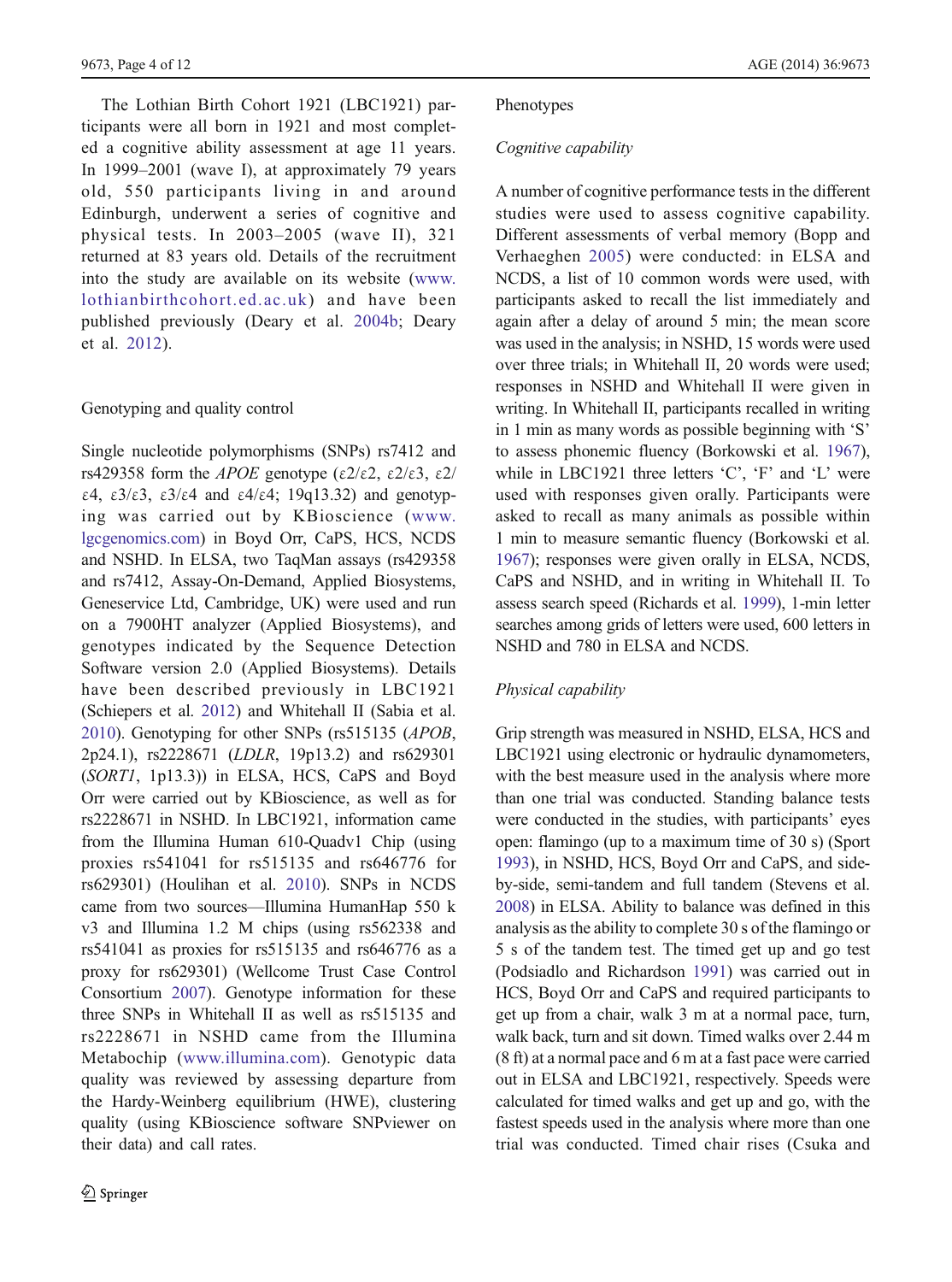McCarty [1985\)](#page-9-0) involved asking participants to rise from a chair and sit back down 5 times in ELSA and HCS and 10 times in NSHD; the reciprocal of time taken in seconds  $\times$  100 (Kuh et al. [2005](#page-10-0)) was used in the analysis. Further details of these measurements in these cohorts are presented elsewhere (Cooper et al. [2011](#page-9-0)).

## Statistical methods

Where information on ethnicity was collected, non-European participants were excluded from analyses in order to avoid confounding from population stratification (Cordell and Clayton [2005](#page-9-0)). Within studies, linear regression analyses were conducted on the continuous traits and logistic regression analyses were conducted on the ability to balance, adjusting for age, except in the age homogeneous cohorts of NCDS, NSHD and LBC1921 as well as sex in all cohorts except CaPS. APOE genotype was analysed here in two ways: first,  $ε2+(ε2/ε2)$  or  $\epsilon$ 2/ε3) and  $\epsilon$ 4+ (ε3/ε4 or  $\epsilon$ 4/ε4) were compared with  $\epsilon$ 3/ ε3; second, ε4+ (ε3/ε4 and ε4/ε4) was compared with non ε4 (ε2/ε2, ε2/ε3 and ε3/ε3). Due to the differences observed on LDL-C for carriers of the ε2 and ε4 alleles (Bennet et al. [2007](#page-9-0)), the  $\epsilon 2/\epsilon 4$  genotype was excluded from the APOE analysis. Additive models were used for SNPs rs515135 (APOB), rs2228671 (LDLR) and rs629301 (SORT1), with genotypes coded as 0, 1 and 2 for the number of LDL-raising alleles. Likelihood ratio tests were used to compare the fit of the additive models compared with the full genotype model. Allelic scores were derived from counts of the number of APOE ε4 or LDL-C-raising alleles. For continuous traits, the normality of the standardised residuals was inspected with distributional diagnostic plots. For the harmonisation of continuous traits that were used to obtain pooled estimates of the genotypic effects, z score units were calculated in each study by subtracting the study mean and dividing by its standard deviation. The overall mean for z scores is 0 and standard deviation 1. Two-step (Riley et al. [2010](#page-10-0)) meta-analyses using a random-effects model were performed to obtain pooled genotypic effects. The  $l^2$  measure was used to quantify<br>heterogeneity (Higgins et al. 2003). Analyses of the heterogeneity (Higgins et al. [2003\)](#page-9-0). Analyses of the interaction between  $\varepsilon$ 4 carrier status and age within studies were also conducted. Where outcomes were collected at more than one phase, within-study analyses were performed on the annual change in scores using differences between the most recent and earliest measure available. Finally, the calculation of  $z$  scores, for the

continuous traits, and the main analyses were repeated in men and women separately. Reporting of the analyses met the appropriate items of recommended checklists (Stroup et al. [2000](#page-10-0); Little et al. [2009\)](#page-10-0). A two-tailed significance level of  $p<0.05$  was used as evidence of statistical significance. Statistical analysis was performed in Stata 12.1 (StataCorp LP). Quanto (Gauderman and Morrison [2006](#page-9-0)) was used for power calculations.

# Results

Cohort summaries and genotyping quality

A total of 23,916 adults aged between 44 and 90+years had at least one relevant genotype and phenotype available (Table [1](#page-5-0)). Allelic frequencies were similar across the studies. Of the 23,061 participants with available APOE data, the genotypic frequencies were as follows: ε2/ε2—0.6 %, ε2/ε3—12.3 %, ε2/ε4—2.6 %, ε3/ε3— 58.5 %,  $\epsilon 3/\epsilon 4$  -23.6 % and  $\epsilon 4/\epsilon 4$  -2.4 %. The HWE condition was met in all studies for all polymorphisms (p values  $> 0.1$ ), except for rs515135 (APOB) and rs2228671 (LDLR) in NSHD and rs515135 (APOB) in ELSA ( $p$  values=0.04). Summaries of measures of cognitive and physical capability are presented in Table S1.

Associations between APOE genotypes and cognitive capability

Figures S1–S4 present the associations between the cognitive capability measures and  $\varepsilon$ 2+ and  $\varepsilon$ 4+, adjusting for age and sex, using  $\epsilon 3/\epsilon 3$  as the reference group in the cross-sectional analyses. There was no evidence for associations in the pooled analyses. Within studies, there was evidence for negative effects of ε2+ and ε4+ in NSHD and ELSA, respectively, on word recall (Figure S1), and of  $\varepsilon$ 2+ in ELSA on semantic fluency (Figure S3). Table [2](#page-6-0) shows that there was no evidence for associations between APOE and the cognitive capability measures when comparing carriers of the  $\varepsilon$ 4 allele with noncarriers. Table S2 presents the findings of the interactions between the ε4 allele and age within the studies. In ELSA, there was some evidence that a negative effect of ε4 on word recall increases with age  $(p \text{ value}=0.04)$  and borderline evidence for this on search speed ( $p$  value=0.08). There was some evidence that the effects of ε4 allele on word recall differs between men and women (p value for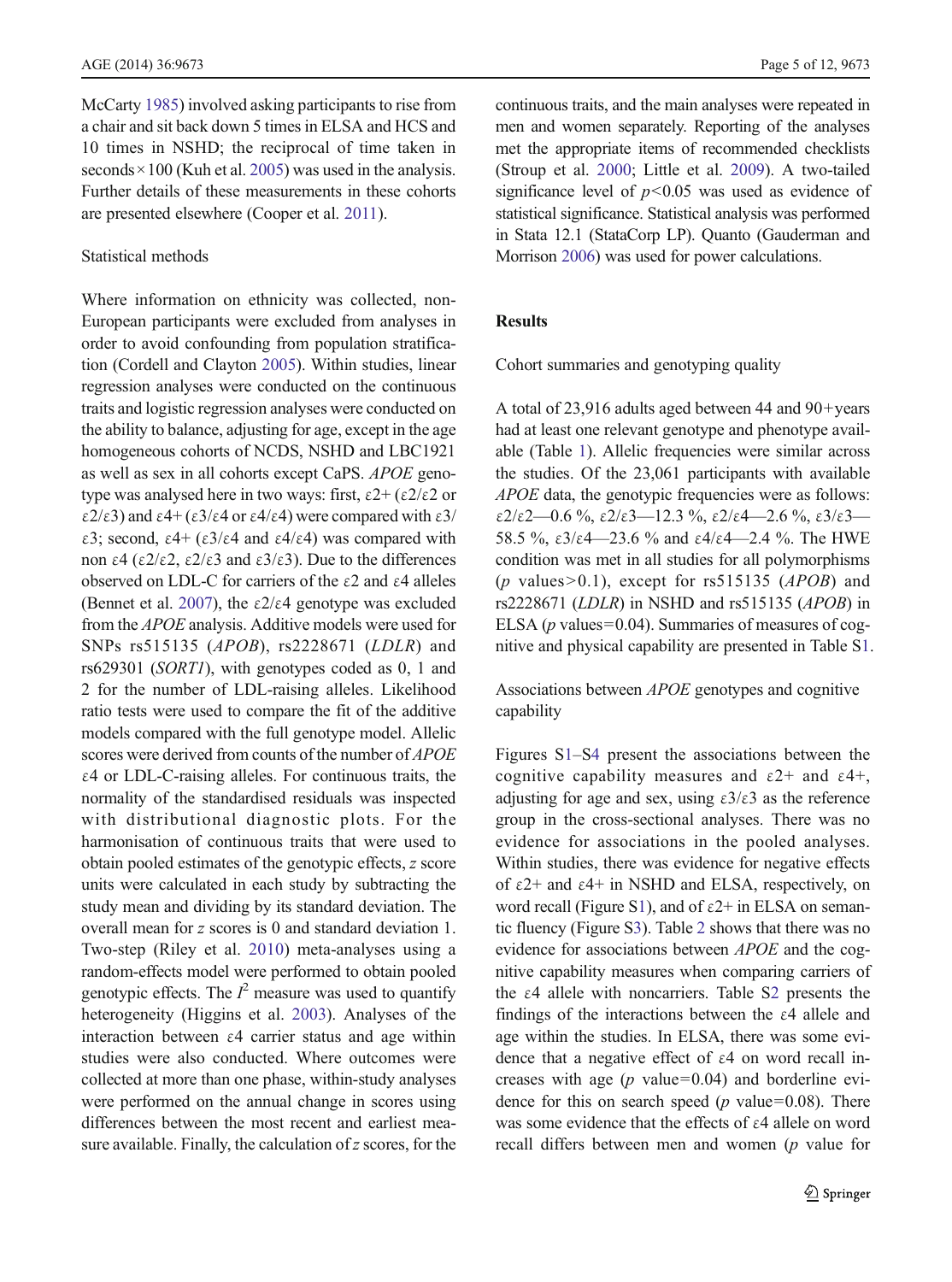<span id="page-5-0"></span>Table 1 Summary of sex, age and LDL-related genotypes by cohort

|                                                             | Cohort      |             |                |                  |                     |                  |                  |                  |                    |
|-------------------------------------------------------------|-------------|-------------|----------------|------------------|---------------------|------------------|------------------|------------------|--------------------|
| Characteristic                                              | <b>NCDS</b> | <b>NSHD</b> | Whitehall<br>П | CaPS             | <b>ELSA</b>         | <b>HCS</b>       | Boyd Orr         | LBC1921          | Total              |
| Number of participants                                      | 7,363       | 2,674       | 3,143          | 1,318            | 5,612               | 2,893            | 397              | 516              | 23,916             |
| Male, %                                                     | 50          | 50          | 77             | 100              | 46                  | 53               | 45               | 41               | 55                 |
| Age <sup>a</sup> in years, median<br>(range)                | 44          | 53          | $59(50-73)$    | $61(52 -$<br>71) | $65(52 -$<br>$90+)$ | $66(59 -$<br>73) | $70(64 -$<br>82) | $79(77 -$<br>80) | $56(44-$<br>$90+)$ |
| <i>APOE</i> $\varepsilon$ 4 carrier status <sup>b</sup> , % | 27          | 28          | 26             | 26               | 26                  | 26               | 27               | 24               | 27                 |
| LDL-C-raising allele frequency                              |             |             |                |                  |                     |                  |                  |                  |                    |
| rs515135 <i>APOB</i> , C                                    | 0.82        | 0.82        | 0.82           | 0.82             | 0.82                | 0.82             | 0.82             | 0.85             | 0.82               |
| rs2228671 LDLR, C                                           | 0.87        | 0.88        | 0.87           | 0.88             | 0.88                | 0.88             | 0.88             | 0.88             | 0.87               |
| rs629301 SORT1, A                                           | 0.78        | 0.77        | 0.79           | 0.77             | 0.78                | 0.78             | 0.77             | 0.75             | 0.78               |

Number of participants represents those with available data for at least one phenotype and at least one genotype

CaPS Caerphilly Prospective Study, ELSA English Longitudinal Study of Ageing, HCS Hertfordshire Cohort Study, LBC1921 Lothian Birth Cohort 1921, NCDS National Child Development Study, NSHD National Survey of Health and Development

<sup>a</sup> Age at phase from which the majority of variables are taken, i.e. Boyd Orr: III; CaPS: III; ELSA: II; HAS: I; HCS: I; LBC1921: I; NCDS: Biomedical Survey (2002); NSHD: 1999 Collection; Whitehall II: VII

<sup>b</sup> ε4 carrier defined as ε3/ε4 or ε4/ε4; ε2/ε4 excluded from denominator

heterogeneity=0.009; Figure S5). There was no evidence for heterogeneity between men and women for other outcomes ( $p$  values $> 0.1$ ; data not shown). For the few studies with data available, there was no strong evidence that the ε4 allele was associated with cognitive decline within the time periods investigated (Table S3).

# Associations between APOB, LDLR and SORT1 genotypes and cognitive capability

There was some evidence that the LDL-C-raising allele of rs2228671 (LDLR) was associated with lower semantic fluency scores (Table [2](#page-6-0), Figure S6). There was no evidence for any other associations between the SNPs and measures of cognitive capability (Table [2\)](#page-6-0). Table S4 that shows there was no evidence for associations between any of the measures and the allelic count of the number of LDL-C-raising and ε4 alleles. There was no evidence for differences in genotypic effects by sex for the SNPs ( $p$  values $> 0.06$ ; data not shown).

Associations between APOE genotypes and physical capability

Figures S7 to S10 show that there was no strong evidence of associations in the pooled analyses between the physical capability measures and  $\varepsilon$ 2+ and  $\varepsilon$ 4+ adjusting for age and sex, compared with  $\epsilon 3/\epsilon 3$  in the cross-sectional analyses. Within studies, there was evidence in ELSA that participants with  $\varepsilon$ 4+ had slower chair rise times than those with  $\epsilon 3/\epsilon 3$  (Figure S9). There was no evidence that carriers of ε4 had poorer performance than noncarriers in the pooled analyses (Table [3\)](#page-6-0). Table S5 shows that there was no evidence for interactions between the ε4 allele and age within the studies. There was no evidence for heterogeneity between men and women in the effects of the  $\varepsilon$ 4 allele for these measures (*p* values>0.6; data not shown). In the longitudinal analyses, there was evidence in ELSA that the ε4 allele was associated with decline in timed walk speed ( $p$  value=0.02; Table S6).

# Associations between APOB, LDLR and SORT1 genotypes and physical capability

Table [3](#page-6-0) shows that there was no evidence for associations between the SNPs and measures of physical capability. Table S7 shows that there was evidence for associations between the allelic count of the number of LDL-C-raising and  $\varepsilon$ 4 alleles and poorer timed chair rises ( $p$ ) value=0.01). There was some evidence that the effect of the C allele of rs515135 (APOB) on timed chair rises differed by sex, with an inverse association observed in females only ( $p$  value for heterogeneity=0.01; Figure S11). There was also evidence for heterogeneity by sex for the effects of rs2228671 (LDLR) on ability to balance ( $p$  value for heterogeneity=0.04; Figure S12).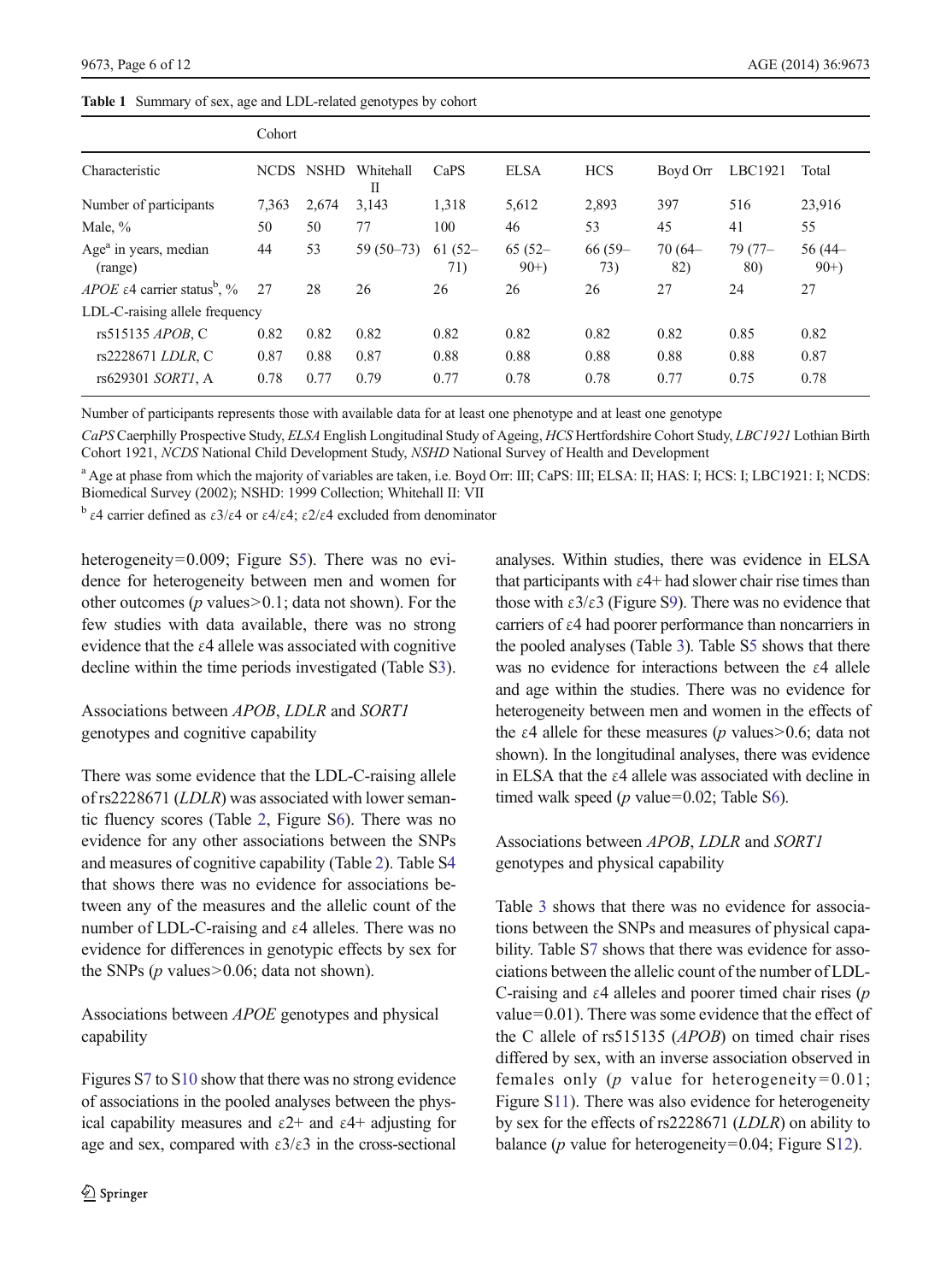| Measure          | Genotype            | Beta (95 % CI)             | $\boldsymbol{p}$ | $I^2$ %; Het p | $\boldsymbol{N}$ |
|------------------|---------------------|----------------------------|------------------|----------------|------------------|
|                  | $APOE \epsilon 4$   | $-0.01(-0.06-0.04)$        | 0.67             | 46.0; 0.14     | 17,513           |
|                  | rs515135 APOB       | $-0.02$ ( $-0.04 - 0.01$ ) | 0.23             | 0.0; 0.67      | 16,473           |
| Word recall      | rs2228671 LDLR      | $0.01 (-0.02 - 0.04)$      | 0.49             | 0.0; 0.97      | 16,481           |
|                  | rs629301 SORT1      | $0.01 (-0.02 - 0.03)$      | 0.52             | 0.0; 0.97      | 16,494           |
|                  | $APOE \epsilon 4$   | $-0.01(-0.16-0.14)$        | 0.89             | 53.6; 0.14     | 3,528            |
| Phonemic fluency | rs515135 APOB       | $0.00(-0.07-0.07)$         | 0.96             | 7.8; 0.30      | 3,638            |
|                  | rs2228671 LDLR      | $-0.03(-0.10-0.05)$        | 0.52             | 6.8; 0.30      | 3,638            |
|                  | rs629301 SORT1      | $-0.01(-0.06-0.05)$        | 0.83             | 0.0; 0.88      | 3,636            |
|                  | $APOE \varepsilon4$ | $-0.02(-0.05-0.02)$        | 0.31             | 0.0; 0.98      | 18,796           |
| Semantic fluency | rs515135 APOB       | $-0.02(-0.05-0.01)$        | 0.16             | 0.0; 0.97      | 17,761           |
|                  | rs2228671 LDLR      | $-0.03(-0.06-0.00)$        | 0.048            | 0.0; 0.51      | 17,766           |
|                  | rs629301 SORT1      | $0.01 (-0.04 - 0.05)$      | 0.83             | 66.8;0.02      | 17,774           |
|                  | $APOE \varepsilon4$ | $0.00 (-0.05 - 0.06)$      | 0.91             | 54.6; 0.11     | 14,348           |
| Search speed     | rs515135 APOB       | $-0.02$ ( $-0.05-0.01$ )   | 0.26             | 0.0; 0.82      | 13,229           |
|                  | rs2228671 LDLR      | $0.01 (-0.02 - 0.05)$      | 0.54             | 0.0; 0.81      | 13,235           |
|                  | rs629301 SORT1      | $0.00 (-0.05 - 0.05)$      | 0.90             | 64.7;0.06      | 13,250           |

<span id="page-6-0"></span>Table 2 Summary of pooled associations between LDL-C-related genotypes and cognitive capability

Coefficients based on z scores and adjusted for age and sex. Coefficients for APOE ε4+: carrier vs. non-ε4 carrier; else per LDL-C-raising allele

| Measure                       | Genotype               | Beta (95 % CI)             | $\boldsymbol{p}$ | $I^2$ %; Het p | $\mathcal{N}$ |
|-------------------------------|------------------------|----------------------------|------------------|----------------|---------------|
|                               | $APOE$ $\varepsilon$ 4 | $0.01 (-0.02 - 0.05)$      | 0.42             | 30.7; 0.23     | 10,646        |
| Grip strength                 | rs515135 APOB          | $0.00 (-0.04 - 0.03)$      | 0.81             | 41.5; 0.16     | 11,247        |
|                               | rs2228671 LDLR         | $0.01 (-0.01 - 0.04)$      | 0.40             | 0.0; 0.65      | 11,234        |
|                               | rs629301 SORT1         | $-0.01$ $(-0.03 - 0.02)$   | 0.61             | 34.1; 0.21     | 11,242        |
| Get up and go/walk speed      | $APOE$ $\varepsilon$ 4 | $-0.02$ ( $-0.07-0.04$ )   | 0.57             | 7.8; 0.36      | 6,810         |
|                               | rs515135 APOB          | $0.00 (-0.05 - 0.06)$      | 0.90             | 30.6; 0.22     | 7,291         |
|                               | rs2228671 LDLR         | $0.04 (-0.06 - 0.13)$      | 0.47             | 67.6; 0.01     | 7,277         |
|                               | rs629301 SORT1         | $0.01 (-0.03 - 0.04)$      | 0.73             | 0.0; 0.42      | 7,281         |
| Timed chair rises             | $APOE$ $\varepsilon$ 4 | $-0.04 (-0.10 - 0.02)$     | 0.18             | 37.8; 0.20     | 8,159         |
|                               | rs515135 APOB          | $-0.03(-0.07-0.01)$        | 0.11             | 0.0; 0.85      | 8,601         |
|                               | rs2228671 LDLR         | $0.00 (-0.05 - 0.04)$      | 0.86             | 2.4; 0.36      | 8,598         |
|                               | rs629301 SORT1         | $-0.02$ ( $-0.06 - 0.01$ ) | 0.16             | 0.0; 0.47      | 8,601         |
|                               | Genotype               | OR (95 % CI)               | $\boldsymbol{p}$ | $I^2$ %; Het p | n/N           |
| Ability to balance $\geq$ 5 s | $APOE$ $\varepsilon$ 4 | $1.02(0.88 - 1.17)$        | 0.80             | 0.0; 0.63      | 8,696/10,114  |
|                               | rs515135 APOB          | $1.01(0.91 - 1.13)$        | 0.86             | 0.0; 0.67      | 9,131/10,654  |
|                               | rs2228671 LDLR         | $1.04(0.92 - 1.18)$        | 0.54             | 0.0; 0.70      | 9,122/10,643  |
|                               | rs629301 SORT1         | $0.97(0.87-1.07)$          | 0.49             | 0.0; 0.92      | 9,139/10,652  |

|  |  |  | <b>Table 3</b> Summary of pooled associations between LDL-C-related genotypes and physical capability |  |  |  |  |  |  |
|--|--|--|-------------------------------------------------------------------------------------------------------|--|--|--|--|--|--|
|--|--|--|-------------------------------------------------------------------------------------------------------|--|--|--|--|--|--|

Coefficients for continuous outcomes based on z scores. Adjusted for age and sex. Coefficients for APOE ε4+: carrier vs. non-ε4 carrier; else per LDL-C-raising allele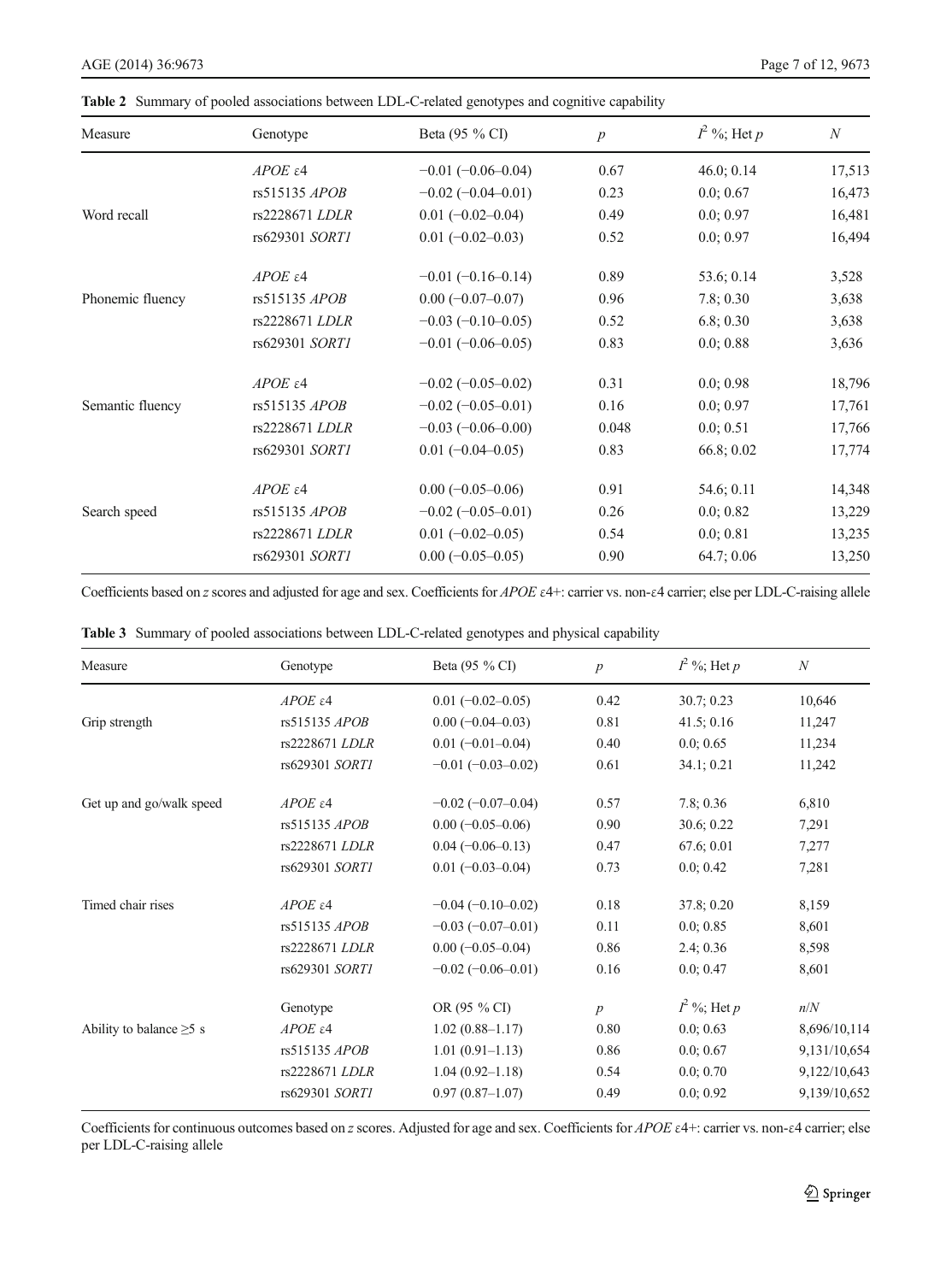## Discussion

In this investigation of 23,916 adults aged between 44 and 90+ from eight UK cohorts, we examined the genotypic effects of the *APOE* ε2/3/4 genotype on measures of cognitive and physical capability, as well as those of three other LDL-C-related genotypes: rs515135 (APOB), rs2228671 (LDLR) and rs629301 (SORT1). For the four cognitive capability measures studied (word recall, phonemic fluency, semantic fluency and search speed), we found little evidence for associations with APOE genotype (Table [2](#page-6-0)). However, within-study investigations into interactions between ε4 and age provided suggestive evidence for an adverse effect of ε4 on word recall that increased with age ( $p$  value=0.044,  $n=$ 4,971) as well as suggestive evidence for this on search speed in the largest age-heterogeneous cohort ( $p$  value= 0.08,  $n=4,901$ ; Table S2). In the longitudinal analyses, we observed no evidence that the ε4 allele was associated with cognitive decline. Investigations into the other genotypes revealed only borderline evidence for an association between the LDL-C-raising allele of rs2228671 ( $LDLR$ ) and reduced semantic fluency ( $p$ value=0.048,  $n=17,766$ ). There was little evidence to support associations between the *APOE* genotype and our physical capability measures (grip strength, timed get up and go/walk speed, timed chair rises and ability to balance) in the cross-sectional analysis and no evidence that genotypic effects vary by age. In the longitudinal analysis, there was evidence from ELSA that the  $\varepsilon$ 4 allele was associated with decline in timed walk speeds (p value=0.02,  $n=2,195$ ; Table S6). We found little evidence for associations between the other LDL-Crelated genotypes and physical capability (Table [3\)](#page-6-0).

Previous investigations into associations between the APOE genotype and measures of cognitive performance have produced mixed findings, possibly reflecting differences in cognitive domains and age (Wisdom et al. [2011](#page-11-0)). Meta-analyses of previous studies have found evidence for small adverse effects of the ε4 allele on some cognitive domains, including episodic memory, as well as evidence that this effect may increase with age (Wisdom et al. [2011](#page-11-0)). An increasing effect with age has also been seen in a study of over 10,000 Korean older adults (Shin et al. [2014](#page-10-0)). However, no evidence was found for effects on measures on verbal ability (Wisdom et al. [2011\)](#page-11-0). Results from our investigations on APOE are consistent with many of those findings, with evidence for an interaction between ε4 and age on a measure of episodic memory and word recall and no evidence for any effects on our measures of verbal ability: semantic and phonemic fluency. Previous studies have observed a greater cognitive decline among carriers of the ε4 allele compared with noncarriers; in particular, there is evidence from a middle-aged cohort for differences in delayed word recall over 6 years (Blair et al. [2005\)](#page-9-0), and a longitudinal study showed that declines in memory scores may be apparent before 60 years (Davies et al. [2014\)](#page-9-0). Our own investigation from the model in ELSA suggested a detectable difference from around 55 years. Fewer investigations have been reported on the associations between APOE and measures of physical performance; however, findings include no association with athletic performance (Tsianos et al. [2010](#page-11-0)) and associations between ε4 and slower gait speeds from a study of 1,262 adults aged over 65 years (Melzer et al. [2005](#page-10-0)). Our larger investigation found evidence to support a role of APOE in decline in walk speeds over a 4-year period in one study but little evidence for associations with physical capability from cross-sectional analysis. Differences have been observed in the genotypic frequencies of rs11668477 in LDLR for mild cognitive impairment status in a small study of 114 cases and 92 controls (Liu et al. [2012\)](#page-10-0). We believe that this is the largest investigation between APOB, LDLR and SORT1 genotypes and measures of cognitive and physical performance.

Our large investigation into associations between the APOE genotype on cognitive capability measures provided only modest evidence for an adverse effect of the ε4 allele. There was also little evidence from the three other investigated LDL-C-related genotypes, suggesting that the small effects of APOE observed previously on some cognitive measures in populationbased studies may not extend to genotypes implicated in LDL-C levels as a whole. However, the lack of evidence from our studies for these other SNPs may reflect a lack of power to observe possible small effects. Sample size calculations demonstrated around 11,000 individuals would be required to detect a beta coefficient of 0.05 z score units with 80 % power at the 5 % significance level for a SNP such as rs515135 (APOB) using an observed minor allele frequency of 0.18. We were sufficiently powered to detect differences as small as this for three of our cognitive measures; however, the observed pooled coefficients were much smaller. There are hypothesised mechanisms through which APOE may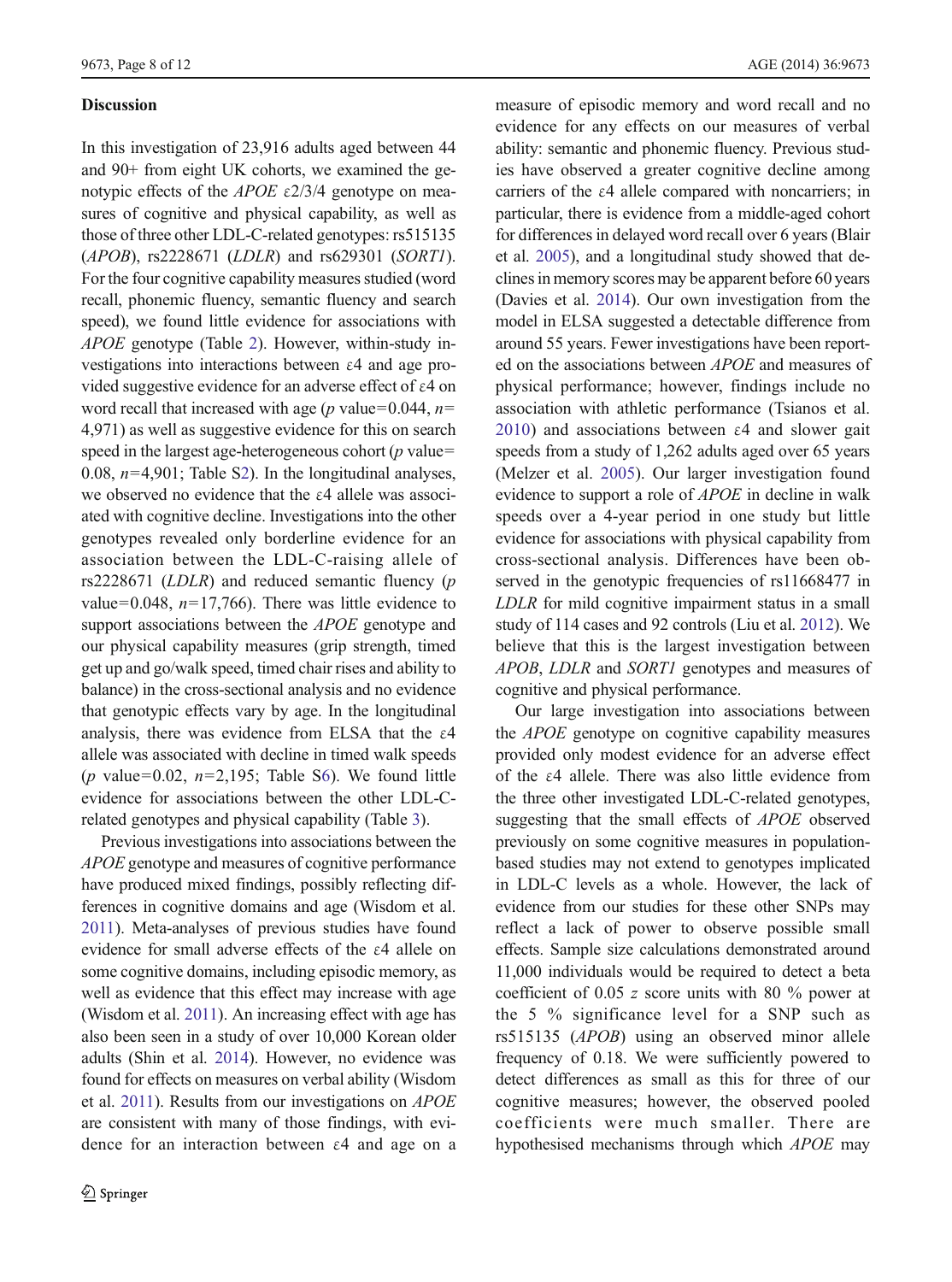affect cognitive performance in non-demented adults other than through LDL-C, for instance,  $\epsilon 4/\epsilon 4$  has been associated with increased rate of hippocampal volume loss (Crivello et al. [2010](#page-9-0)) and increased white matter hyperintensity burden (Schilling et al. [2013\)](#page-10-0). Furthermore, APOE has been associated with several other ageing phenotypes (Khan et al. [2013](#page-10-0)). Our results suggest that these mechanisms might not lead to cognitive differences at a population level. Similar to the reports on cognitive performance (Yaffe et al. [2002](#page-11-0); Packard et al. [2007\)](#page-10-0), associations between measures of LDL-C and physical performance in the literature have been mixed, with higher levels associated with slower walking speeds (Walston et al. [2002](#page-11-0)), but some evidence that it may be protective against frailty (Blain et al. [2012](#page-9-0)). Our findings from other LDL-C-related genotypes suggest that LDL-C may not be an important mechanism through which APOE could affect physical performance. However, other potential pathways include the modest effects on specific cognitive measures and their decline and effects on bone-related phenotypes, though evidence for the latter is inconsistent (Peter et al. [2011](#page-10-0); Tolonen et al. [2011\)](#page-11-0).

Despite the size of our study, large age range and the inclusion of other LDL-C-related genotypes, there are some limitations. First, our ability to detect effects of our genotypes on decline in cognitive and physical capability may have been hindered by generally short intervals between measures in the cohorts (often around four years). Second, despite the important cognitive measures included here, there may be other cognitive domains which may be influenced by the *APOE* genotype. Third, although we only observed modest evidence for a detrimental impact of the  $\varepsilon$ 4 allele on cognitive outcomes, it is possible that an effect may be influenced a likely higher proportion of preclinical dementia cases among the  $\varepsilon$ 4 carriers. However, it is possible that APOE also affects non-pathological cognitive ageing (Davies et al. [2014\)](#page-9-0). Fourth, we did not conduct investigations into the differential effects among each of the six *APOE* genotypes; however, given we observed only modest evidence for differences between ε4 and non-ε4 carriers, it is unlikely that this study would have been sufficiently powered to observe any of the putatively smaller differences. Furthermore, larger meta-analyses were unable to detect differences between the effects of ε3/ε4 and ε4/ε4 on several cognitive domains (Wisdom et al. [2011\)](#page-11-0).

## Conclusion

This large, multi-cohort investigation into associations between  $APOE$  ε2/3/4 genotype, three other LDL-Crelated SNPs and measures of cognitive and physical capability provided little support for anything but modest effects of these genotypes on these traits in middleaged to older adults.

Acknowledgments We thank Kate Birnie, Vanessa Cox, Philip Curran, Nikki Graham, Karen Jameson, Jon Johnson, Aida Sanchez, Imran Shah, Andrew Taylor and Andrew Wong for providing the data. We acknowledge the support of Medical Research Council and Arthritis Research (UK). The Boyd Orr DNA bank was funded by the Wellcome Trust (Grant number: GR068468MA). Follow-up of the Boyd Orr cohort was supported by grants from the Wellcome Trust, World Cancer Research Fund, Research into Ageing and the British Heart Foundation. The Caerphilly Prospective study was conducted by the former MRC Epidemiology Unit (South Wales) and funded by the Medical Research Council of the United Kingdom. The Department of Social and Community Medicine, University of Bristol now maintains the archive. Samples were from the English Longitudinal Study of Ageing (ELSA) DNA Repository (EDNAR) and received support under a grant (AG1764406S1) awarded by the National Institute on Ageing (NIA). ELSA was developed by a team of researchers based at the National Centre for Social Research, University College London and the Institute of Fiscal Studies. The data were collected by the National Centre for Social Research. The Hertfordshire Cohort Study was conducted by the MRC Lifecourse Epidemiology Unit at the University of Southampton and funded by the Medical Research Council and the University of Southampton. We thank the Lothian Birth Cohort 1921 participants. We thank the Scottish Council for Research in Education for allowing access to the Scottish Mental Survey 1932. The Biotechnology and Biological Sciences Research Council (BBSRC) funded the phenotypic data collection and DNA preparation (project grant 15/SAG09977) and GWAS (project grant BB/ F019394/1). The work was undertaken by The University of Edinburgh Centre for Cognitive Ageing and Cognitive Epidemiology, part of the cross council Lifelong Health and Wellbeing Initiative (Centre grant G0700704/84698). Funding from the BBSRC, Engineering and Physical Sciences Research Council (EPSRC), Economic and Social Research Council (ESRC) and Medical Research Council (MRC) is gratefully acknowledged. The MRC NSHD is funded by the UK Medical Research Council. NCDS 1958 British birth cohort: phenotype measures (blood pressure, etc.) and DNA collection were funded by the MRC (project grant G0000934) and creation of immortalised cell lines by Wellcome Trust Grant 068545/ Z /02. The NCDS cohort is managed by the Centre for Longitudinal Studies, Department of Quantitative Social Sciences, Institute of Education, London, which is funded as an ESRC Resource Centre. The MRC Centre of Epidemiology for Child Health is funded by the MRC. Great Ormond Street Hospital /University College London, Institute of Child Health receives a proportion of funding from the Department of Health's National Institute of Health Research ('Biomedical Research Centres' funding). The Whitehall II funding were from the Medical Research Council (K013351); British Heart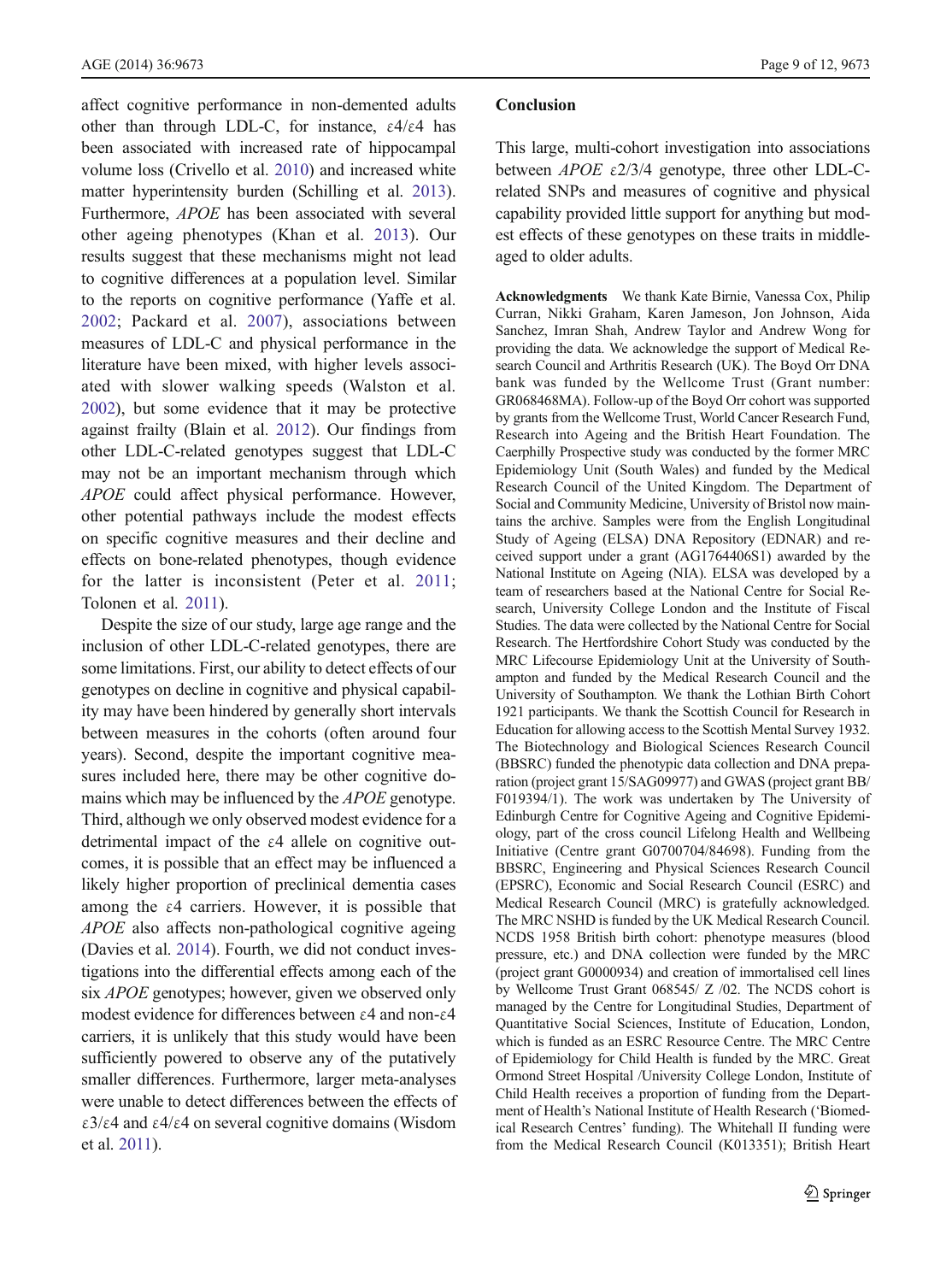<span id="page-9-0"></span>Foundation; Health and Safety Executive; Department of Health; National Heart Lung and Blood Institute (NHLBI, R01HL36310), US, NIH: National Institute on Aging (NIA, R01AG013196 and R01AG034454), US, NIH; Agency for Health Care Policy Research (HS06516) and the John D and Catherine T MacArthur Foundation Research Networks on Successful Midlife Development and Socio-economic Status and Health. DG is an NIHR Senior Investigator. RC received support from the HALCyon programme funded by the New Dynamics of Ageing (RES-353- 25-0001). RC, DK and RH are supported by the UK Medical Research Council. Mi.K. is supported by the UK MRC, NHLBI, NIA, NIH US and a professorial fellowship from the Economic and Social Research Council. Me.K is supported by NHLBI, NIH (HL36310). TA is an ESRC PhD student. The HALCyon study team also includes Catharine Gale, James Goodwin, Alison Lennox, Marcus Richards, Thomas von Zglinicki, John Gallacher, Gita Mishra, Paul Shiels, Humphrey Southall, Andrew Steptoe, Panos Demakakos, Kate Tilling, Lawrence Whalley, Geraldine McNeill, Leone Craig, Carmen Martin-Ruiz, Paula Aucott, Emily Murray, Zeinab Mulla, Mike Gardner and Sam Parsons.

Conflict of interest The authors declare no competing interests.

Open Access This article is distributed under the terms of the Creative Commons Attribution License which permits any use, distribution, and reproduction in any medium, provided the original author(s) and the source are credited.

# References

- Anthopoulos PG, Hamodrakas SJ, Bagos PG (2010) Apolipoprotein E polymorphisms and type 2 diabetes: a meta-analysis of 30 studies including 5423 cases and 8197 controls. Mol Genet Metab 100:283–291. doi:[10.1016/j.](http://dx.doi.org/10.1016/j.ymgme.2010.03.008) [ymgme.2010.03.008](http://dx.doi.org/10.1016/j.ymgme.2010.03.008)
- Aulchenko YS, Ripatti S, Lindqvist I et al (2009) Loci influencing lipid levels and coronary heart disease risk in 16 European population cohorts. Nat Genet 41:47–55. doi[:10.1038/ng.269](http://dx.doi.org/10.1038/ng.269)
- Bennet AM, Di Angelantonio E, Ye Z et al (2007) Association of apolipoprotein E genotypes with lipid levels and coronary risk. JAMA 298:1300–1311. doi[:10.1001/jama.298.11.1300](http://dx.doi.org/10.1001/jama.298.11.1300)
- Bertram L, McQueen MB, Mullin K et al (2007) Systematic metaanalyses of Alzheimer disease genetic association studies: the AlzGene database. Nat Genet 39:17–23. doi[:10.1038/ng1934](http://dx.doi.org/10.1038/ng1934)
- Blain H, Jaussent A, Béziat S et al (2012) Low serum IL-6 is associated with high 6-minute walking performance in asymptomatic women aged 20 to 70 years. Exp Gerontol 47:143–148. doi[:10.1016/j.exger.2011.11.008](http://dx.doi.org/10.1016/j.exger.2011.11.008)
- Blair CK, Folsom AR, Knopman DS et al (2005) APOE genotype and cognitive decline in a middle-aged cohort. Neurology 64: 268–276. doi:[10.1212/01.WNL.0000149643.91367.8A](http://dx.doi.org/10.1212/01.WNL.0000149643.91367.8A)
- Bopp KL, Verhaeghen P (2005) Aging and verbal memory span: a meta-analysis. J Gerontol B Psychol Sci Soc Sci 60:P223– 233

Springer

- Borkowski JG, Benton AL, Spreen O (1967) Word fluency and brain damage. Neuropsychologia 5:135–140. doi[:10.1016/](http://dx.doi.org/10.1016/0028-3932(67)90015-2) [0028-3932\(67\)90015-2](http://dx.doi.org/10.1016/0028-3932(67)90015-2)
- Brown M, Dodgeon B (2010) NCDS cognitive assessments at age 50: initial results. CLS Working Paper 2010/1
- Bunce D, Anstey KJ, Burns R et al (2011) Does possession of apolipoprotein E  $\varepsilon$  4 benefit cognitive function in healthy young adults? Neuropsychologia 49:1693–1697. doi:[10.](http://dx.doi.org/10.1016/j.neuropsychologia.2011.02.042) [1016/j.neuropsychologia.2011.02.042](http://dx.doi.org/10.1016/j.neuropsychologia.2011.02.042)
- Caselli RJ, Dueck AC, Osborne D et al (2009) Longitudinal modeling of age-related memory decline and the APOE epsilon4 effect. N Engl J Med 361:255–263. doi[:10.1056/](http://dx.doi.org/10.1056/NEJMoa0809437) [NEJMoa0809437](http://dx.doi.org/10.1056/NEJMoa0809437)
- Clouston SAP, Brewster P, Kuh D et al (2013) The dynamic relationship between physical function and cognition in longitudinal aging cohorts. Epidemiol Rev. doi[:10.1093/epirev/mxs004](http://dx.doi.org/10.1093/epirev/mxs004)
- Cooper R, Hardy R, Aihie Sayer A et al (2011) Age and gender differences in physical capability levels from mid-life onwards: the harmonisation and meta-analysis of data from eight UK cohort studies. PLoS ONE 6:e27899. doi:[10.](http://dx.doi.org/10.1371/journal.pone.0027899) [1371/journal.pone.0027899](http://dx.doi.org/10.1371/journal.pone.0027899)
- Cordell HJ, Clayton DG (2005) Genetic association studies. Lancet 366:1121–1131. doi[:10.1016/S0140-6736\(05\)67424-7](http://dx.doi.org/10.1016/S0140-6736(05)67424-7)
- Crivello F, Lemaître H, Dufouil C et al (2010) Effects of ApoEepsilon4 allele load and age on the rates of grey matter and hippocampal volumes loss in a longitudinal cohort of 1186 healthy elderly persons. Neuroimage 53:1064–1069. doi[:10.](http://dx.doi.org/10.1016/j.neuroimage.2009.12.116) [1016/j.neuroimage.2009.12.116](http://dx.doi.org/10.1016/j.neuroimage.2009.12.116)
- Csuka M, McCarty DJ (1985) Simple method for measurement of lower extremity muscle strength. Am J Med 78:77–81
- Davies G, Harris SE, Reynolds CA et al (2014) A genome-wide association study implicates the APOE locus in nonpathological cognitive ageing. Mol Psychiatry 19:76– 87. doi[:10.1038/mp.2012.159](http://dx.doi.org/10.1038/mp.2012.159)
- Deary IJ, Whiteman MC, Pattie A et al (2004a) Apolipoprotein e gene variability and cognitive functions at age 79: a followup of the Scottish mental survey of 1932. Psychol Aging 19: 367–371. doi:[10.1037/0882-7974.19.2.367](http://dx.doi.org/10.1037/0882-7974.19.2.367)
- Deary IJ, Whiteman MC, Starr JM et al (2004b) The impact of childhood intelligence on later life: following up the Scottish mental surveys of 1932 and 1947. J Pers Soc Psychol 86: 130–147. doi:[10.1037/0022-3514.86.1.130](http://dx.doi.org/10.1037/0022-3514.86.1.130)
- Deary IJ, Whalley LJ, Batty GD, Starr JM (2006) Physical fitness and lifetime cognitive change. Neurology 67:1195–1200. doi[:10.1212/01.wnl.0000238520.06958.6a](http://dx.doi.org/10.1212/01.wnl.0000238520.06958.6a)
- Deary IJ, Gow AJ, Pattie A, Starr JM (2012) Cohort profile: the Lothian Birth Cohorts of 1921 and 1936. Int J Epidemiol 41: 1576–1584. doi[:10.1093/ije/dyr197](http://dx.doi.org/10.1093/ije/dyr197)
- Gauderman W, Morrison J (2006) QUANTO 1.1: A computer program for power and sample size calculations for geneticepidemiology studies, [[http://hydra.usc.edu/gxe/\]](http://hydra.usc.edu/gxe/)
- Higgins JPT, Thompson SG, Deeks JJ, Altman DG (2003) Measuring inconsistency in meta-analyses. BMJ 327:557– 560. doi[:10.1136/bmj.327.7414.557](http://dx.doi.org/10.1136/bmj.327.7414.557)
- Houlihan LM, Davies G, Tenesa A et al (2010) Common variants of large effect in F12, KNG1, and HRG are associated with activated partial thromboplastin time. Am J Hum Genet 86: 626–631. doi:[10.1016/j.ajhg.2010.02.016](http://dx.doi.org/10.1016/j.ajhg.2010.02.016)
- Hyman BT, Gomez-Isla T, Briggs M et al (1996) Apolipoprotein E and cognitive change in an elderly population. Ann Neurol 40:55–66. doi[:10.1002/ana.410400111](http://dx.doi.org/10.1002/ana.410400111)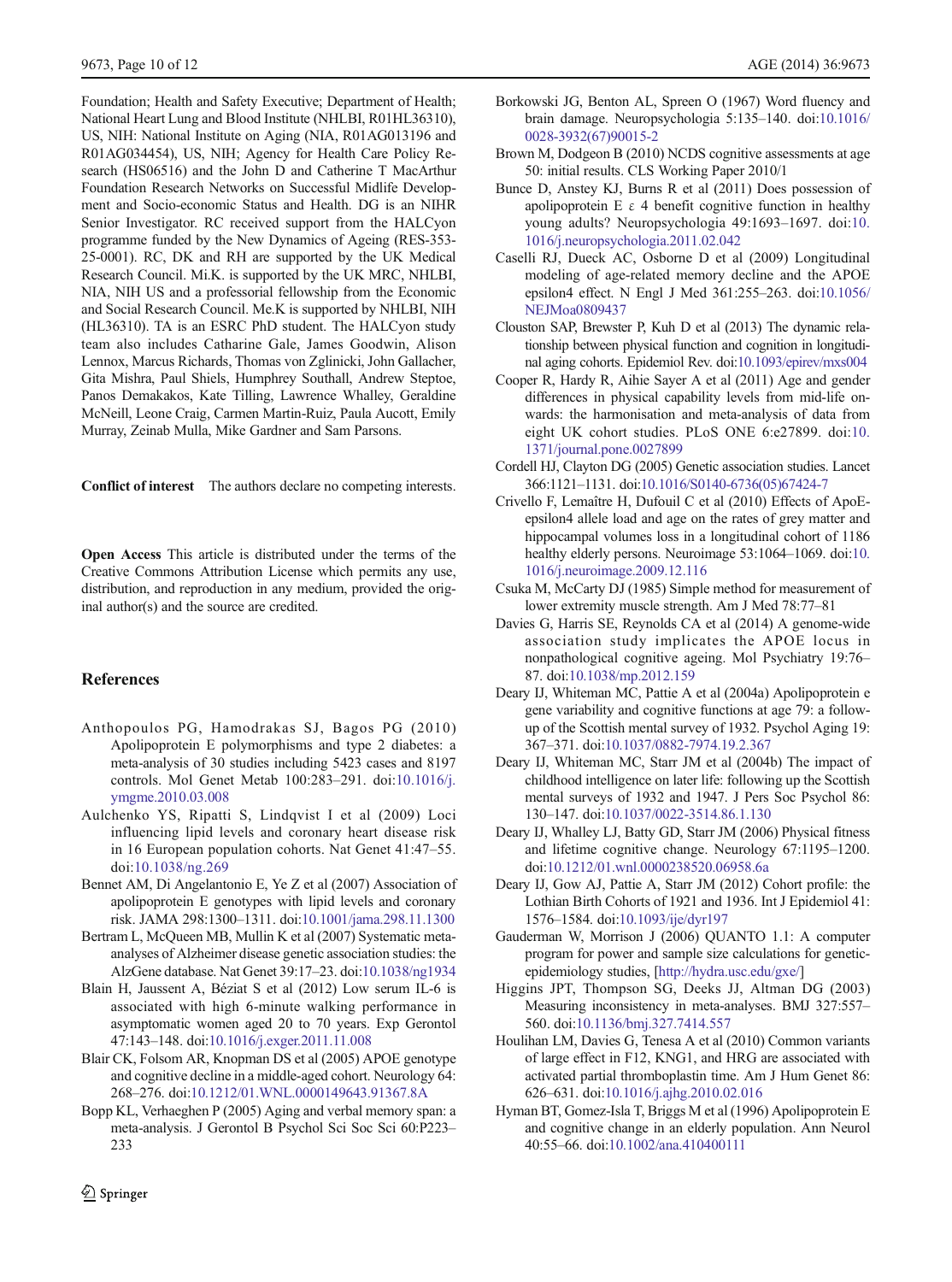- <span id="page-10-0"></span>Ihle A, Bunce D, Kliegel M (2012) APOE ε4 and cognitive function in early life: a meta-analysis. Neuropsychology 26: 267–277. doi:[10.1037/a0026769](http://dx.doi.org/10.1037/a0026769)
- Johnson W, Deary IJ, McGue M, Christensen K (2009) Genetic and environmental links between cognitive and physical functions in old age. J Gerontol B Psychol Sci Soc Sci 64: 65–72. doi[:10.1093/geronb/gbn033](http://dx.doi.org/10.1093/geronb/gbn033)
- Kelley GA, Kelley KS, Roberts S, Haskell W (2012) Comparison of aerobic exercise, diet or both on lipids and lipoproteins in adults: a meta-analysis of randomized controlled trials. Clin Nutr 31:156–167. doi[:10.1016/j.clnu.2011.11.011](http://dx.doi.org/10.1016/j.clnu.2011.11.011)
- Khan TA, Shah T, Prieto D et al (2013) Apolipoprotein E genotype, cardiovascular biomarkers and risk of stroke: systematic review and meta-analysis of 14,015 stroke cases and pooled analysis of primary biomarker data from up to 60, 883 individuals. Int J Epidemiol 42:475–492. doi[:10.1093/](http://dx.doi.org/10.1093/ije/dyt034) [ije/dyt034](http://dx.doi.org/10.1093/ije/dyt034)
- Kuh D, Bassey EJ, Butterworth S et al (2005) Grip strength, postural control, and functional leg power in a representative cohort of British men and women: associations with physical activity, health status, and socioeconomic conditions. J Gerontol A Biol Sci Med Sci 60:224–231
- Kulminski A, Ukraintseva SV, Arbeev KG et al (2008) Association between APOE epsilon 2/epsilon 3/epsilon 4 polymorphism and disability severity in a national longterm care survey sample. Age Ageing 37:288–293. doi:[10.](http://dx.doi.org/10.1093/ageing/afn003) [1093/ageing/afn003](http://dx.doi.org/10.1093/ageing/afn003)
- Law MR, Wald NJ, Rudnicka AR (2003) Quantifying effect of statins on low density lipoprotein cholesterol, ischaemic heart disease, and stroke: systematic review and meta-analysis. BMJ 326:1423. doi[:10.1136/bmj.326.7404.1423](http://dx.doi.org/10.1136/bmj.326.7404.1423)
- Lill C, Roehr J The PDGene Database. Alzheimer Research Forum. Available at: <http://www.pdgene.org/>
- Little J, Higgins JPT, Ioannidis JPA et al (2009) Strengthening the reporting of genetic association studies (STREGA): an extension of the STROBE statement. Eur J Epidemiol 24:37– 55. doi[:10.1007/s10654-008-9302-y](http://dx.doi.org/10.1007/s10654-008-9302-y)
- Liu X, Yue C, Xu Z et al (2012) Association study of candidate gene polymorphisms with amnestic mild cognitive impairment in a Chinese population. PLoS ONE 7:e41198. doi:[10.](http://dx.doi.org/10.1371/journal.pone.0041198) [1371/journal.pone.0041198](http://dx.doi.org/10.1371/journal.pone.0041198)
- Mahley RW, Rall SC Jr (2000) Apolipoprotein E: far more than a lipid transport protein. Annu Rev Genomics Hum Genet 1: 507–537. doi:[10.1146/annurev.genom.1.1.507](http://dx.doi.org/10.1146/annurev.genom.1.1.507)
- Marmot M, Brunner E (2005) Cohort Profile: the Whitehall II study. Int J Epidemiol 34:251–256. doi:[10.1093/ije/dyh372](http://dx.doi.org/10.1093/ije/dyh372)
- Marmot M, Banks J, Blundell R, et al. (2003) Health, wealth and lifestyles of the older population in England: ELSA 2002
- Martin RM, Gunnell D, Pemberton J et al (2005) Cohort profile: The Boyd Orr cohort—an historical cohort study based on the 65 year follow-up of the Carnegie Survey of Diet and Health (1937-39). Int J Epidemiol 34:742–749. doi:[10.1093/ije/dyi124](http://dx.doi.org/10.1093/ije/dyi124)
- Matteini AM, Fallin MD, Kammerer CM et al (2010) Heritability estimates of endophenotypes of long and health life: the Long Life Family Study. J Gerontol A Biol Sci Med Sci 65:1375– 1379. doi[:10.1093/gerona/glq154](http://dx.doi.org/10.1093/gerona/glq154)
- McKay GJ, Silvestri G, Chakravarthy U et al (2011) Variations in apolipoprotein E frequency with age in a pooled analysis of a large group of older people. Am J Epidemiol 173:1357– 1364. doi[:10.1093/aje/kwr015](http://dx.doi.org/10.1093/aje/kwr015)
- Melzer D, Dik MG, van Kamp GJ et al (2005) The apolipoprotein E e4 polymorphism is strongly associated with poor mobility performance test results but not selfreported limitation in older people. J Gerontol A Biol Sci Med Sci 60:1319–1323
- Nebel A, Kleindorp R, Caliebe A et al (2011) A genome-wide association study confirms APOE as the major gene influencing survival in long-lived individuals. Mech Ageing Dev 132:324–330. doi[:10.1016/j.mad.2011.06.008](http://dx.doi.org/10.1016/j.mad.2011.06.008)
- Packard CJ, Westendorp RGJ, Stott DJ et al (2007) Association between apolipoprotein E4 and cognitive decline in elderly adults. J Am Geriatr Soc 55:1777–1785. doi:[10.1111/j.1532-](http://dx.doi.org/10.1111/j.1532-5415.2007.01415.x) [5415.2007.01415.x](http://dx.doi.org/10.1111/j.1532-5415.2007.01415.x)
- Peter I, Crosier MD, Yoshida M et al (2011) Associations of APOE gene polymorphisms with bone mineral density and fracture risk: a meta-analysis. Osteoporos Int 22:1199–1209. doi[:10.1007/s00198-010-1311-5](http://dx.doi.org/10.1007/s00198-010-1311-5)
- Podsiadlo D, Richardson S (1991) The timed "Up & Go": a test of basic functional mobility for frail elderly persons. J Am Geriatr Soc 39:142–148
- Power C, Elliott J (2006) Cohort profile: 1958 British birth cohort (National Child Development Study). Int J Epidemiol 35:34– 41. doi[:10.1093/ije/dyi183](http://dx.doi.org/10.1093/ije/dyi183)
- Richards M, Kuh D, Hardy R, Wadsworth M (1999) Lifetime cognitive function and timing of the natural menopause. Neurology 53:308–314
- Riley RD, Lambert PC, Abo-Zaid G (2010) Meta-analysis of individual participant data: rationale, conduct, and reporting. BMJ 340:c221
- Rockwood K, Nassar B, Mitnitski A (2008) Apolipoprotein Epolymorphism, frailty and mortality in older adults. J Cell Mol Med 12:2754–2761. doi:[10.1111/j.1582-4934.2008.](http://dx.doi.org/10.1111/j.1582-4934.2008.00270.x) [00270.x](http://dx.doi.org/10.1111/j.1582-4934.2008.00270.x)
- Sabia S, Kivimaki M, Kumari M et al (2010) Effect of apolipoprotein E epsilon4 on the association between health behaviors and cognitive function in late midlife. Mol Neurodegener 5:23. doi[:10.1186/1750-1326-5-23](http://dx.doi.org/10.1186/1750-1326-5-23)
- Schiepers OJG, Harris SE, Gow AJ et al (2012) APOE E4 status predicts age-related cognitive decline in the ninth decade: longitudinal follow-up of the Lothian Birth Cohort 1921. Mol Psychiatry 17:315–324. doi[:10.1038/mp.2010.137](http://dx.doi.org/10.1038/mp.2010.137)
- Schilling S, DeStefano AL, Sachdev PS et al (2013) APOE genotype and MRI markers of cerebrovascular disease: systematic review and meta-analysis. Neurology 81:292–300. doi[:10.](http://dx.doi.org/10.1212/WNL.0b013e31829bfda4) [1212/WNL.0b013e31829bfda4](http://dx.doi.org/10.1212/WNL.0b013e31829bfda4)
- Shin M-H, Kweon S-S, Choi J-S et al (2014) The effect of an APOE polymorphism on cognitive function depends on age. J Neurol 261:66–72. doi[:10.1007/s00415-013-7157-y](http://dx.doi.org/10.1007/s00415-013-7157-y)
- Sport C of EC for the D of (1993) EUROFIT: Handbook for the EUROFIT Tests of Physical Fitness. Strasbourg
- Stevens KN, Lang IA, Guralnik JM, Melzer D (2008) Epidemiology of balance and dizziness in a national population: findings from the English Longitudinal Study of Ageing. Age Ageing 37:300–305. doi:[10.1093/ageing/afn019](http://dx.doi.org/10.1093/ageing/afn019)
- Stroup DF, Berlin JA, Morton SC et al (2000) Meta-analysis of observational studies in epidemiology: a proposal for reporting. Meta-analysis Of Observational Studies in Epidemiology (MOOSE) group. JAMA 283:2008–2012
- Syddall HE, Aihie Sayer A, Dennison EM et al (2005) Cohort profile: the Hertfordshire cohort study. Int J Epidemiol 34: 1234–1242. doi[:10.1093/ije/dyi127](http://dx.doi.org/10.1093/ije/dyi127)